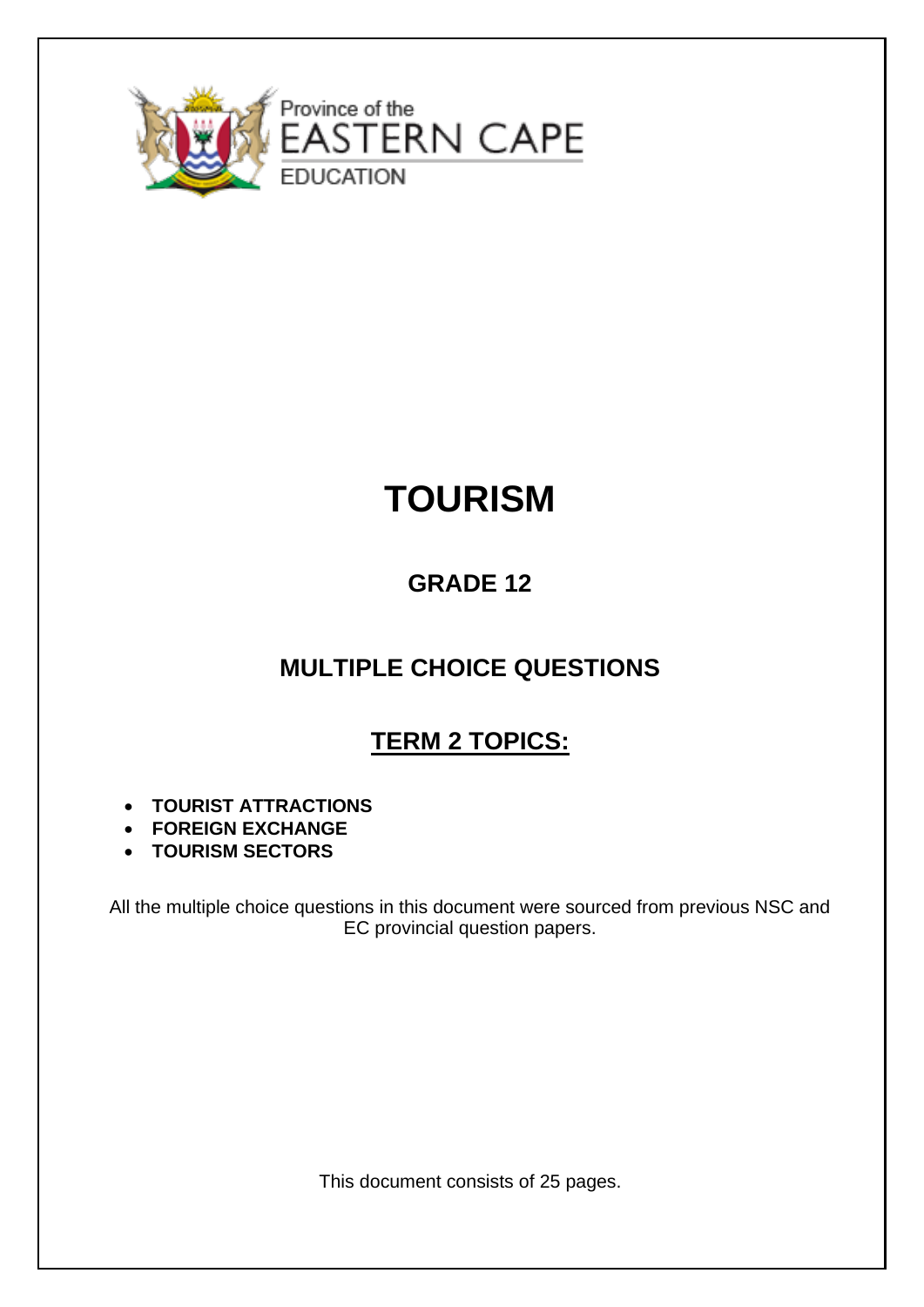Four options are provided as possible answers to the following questions. Choose the answer and write only the letter (A–D) next to the question number.

# **TOPIC: TOURIST ATTRACTIONS**

# **CONTENT: FAMOUS WORLD ICONS AND ATTRACTIONS:**

## **NOV 2014 NSC**

1.1.1 The Grand Canyon is located in the …

- A UK.
- B USA.
- C SADC.
- D EU.
- 1.1.2 This icon is found in London:
	- A Auschwitz
	- B Niagara Falls
	- C Big Ben
	- D Algarve
- 1.1.3 This religious icon is found in Jerusalem in Israel:



- A Mecca
- B The Wailing Wall
- C The Blue Mosque
- D The Taj Mahal

# **NOV 2015 NSC**

- 1.1.4 The French Riviera is located ...
	- A along a major European river.
	- B along the Mediterranean Sea.
	- C at the Eiffel Tower.
	- D at the Sydney Opera House.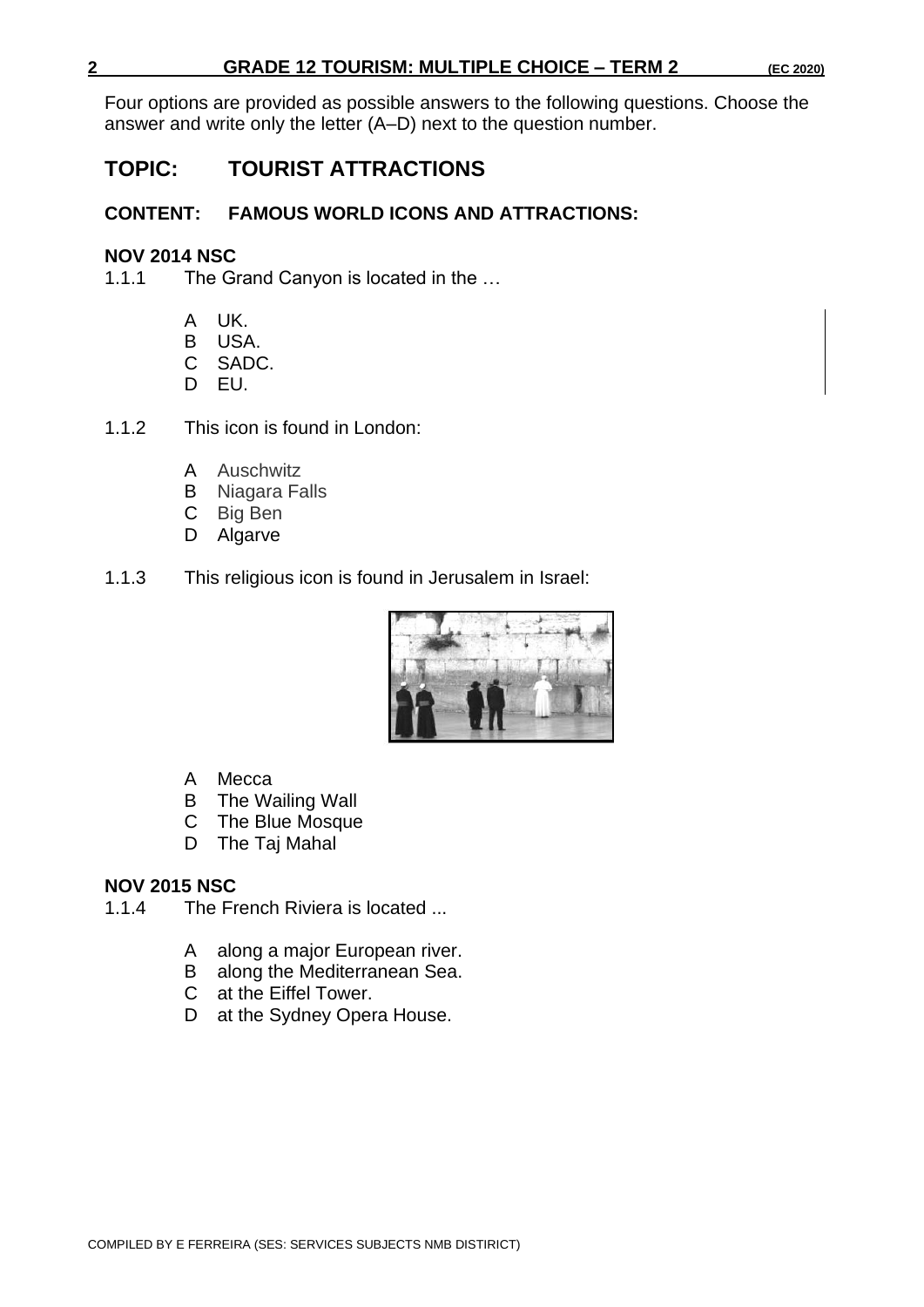- 1.1.5 A reason why Petra is regarded as an icon:
	- A It is a structure built in the shape of a ship.
	- B It is the ruins of a Greek temple.
	- C It is one of the Great Pyramids of Giza.
	- D It is an ancient city carved out of rock cliffs.
- 1.1.6 Many South Africans have climbed this mountain peak which is the highest in the world:
	- A Everest
	- B Kilimanjaro
	- C Fuji
	- D Moria

#### **NOV 2016 NSC**

1.1.7 This icon was built to divide a city into two separate cities:

- A Great Wall of China
- B Auschwitz
- C Berlin Wall
- D Kremlin

#### **NOV 2017 NSC**

- 1.1.8 Gondolas and canals are associated with this city:
	- A New York
	- B Johannesburg
	- C Moscow
	- D Venice
- 1.1.9 Buckingham Palace is the residence of the … royal family.
	- A Scottish
	- B Welsh
	- C Irish
	- D British
- 1.1.10 An ancient structure in Jordan carved out of solid rock:
	- A Everest
	- B Petra
	- C Niagara
	- D Mecca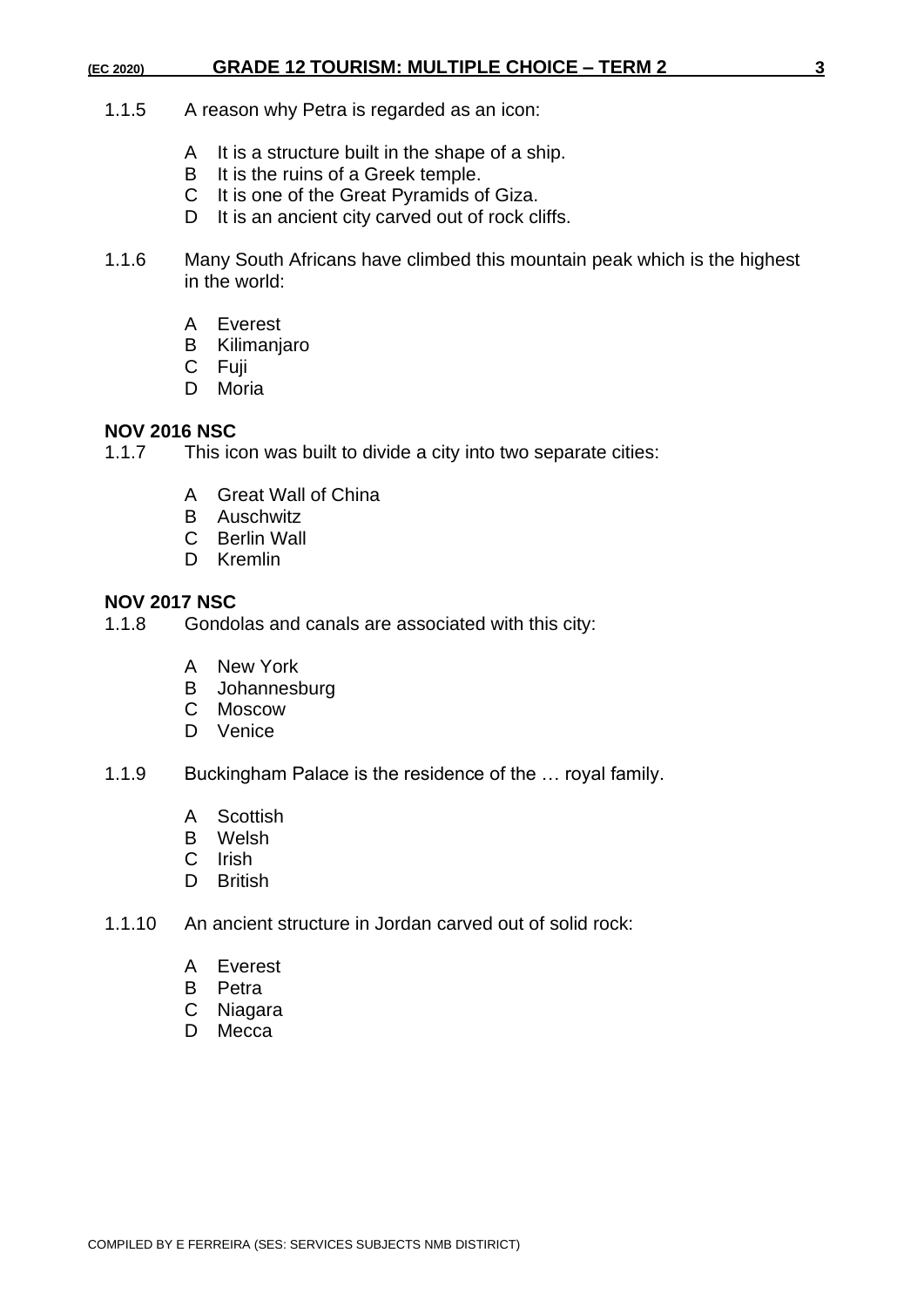# **NOV 2018 NSC**

- The difference between an attraction and an icon:
	- A An attraction is a feature tourists want to experience while an icon is a symbol representing a destination.
	- B An attraction is a symbol attracting tourists while an icon is an attraction that attracts cultural tourists only.
	- C An attraction represents a destination whilst an icon contributes to the economy of the country.
	- D An attraction is a new experience at a destination while an icon is an existing attraction at a destination.
- 1.1.12 The Jungfrau-Aletsch is a mountain range found in this country:
	- A Japan
	- B India
	- C Brazil
	- D Switzerland
- 1.1.13 The TWO icons found in Rome:



- A Icon A and icon B
- B Icon A and icon C
- C Icon C and icon D
- D Icon B and icon D
- 1.1.14 A stretch of coastline with golden beaches and world-class golf courses:
	- A Floating Markets
	- B Algarve
	- C Blue Mosque
	- D Petra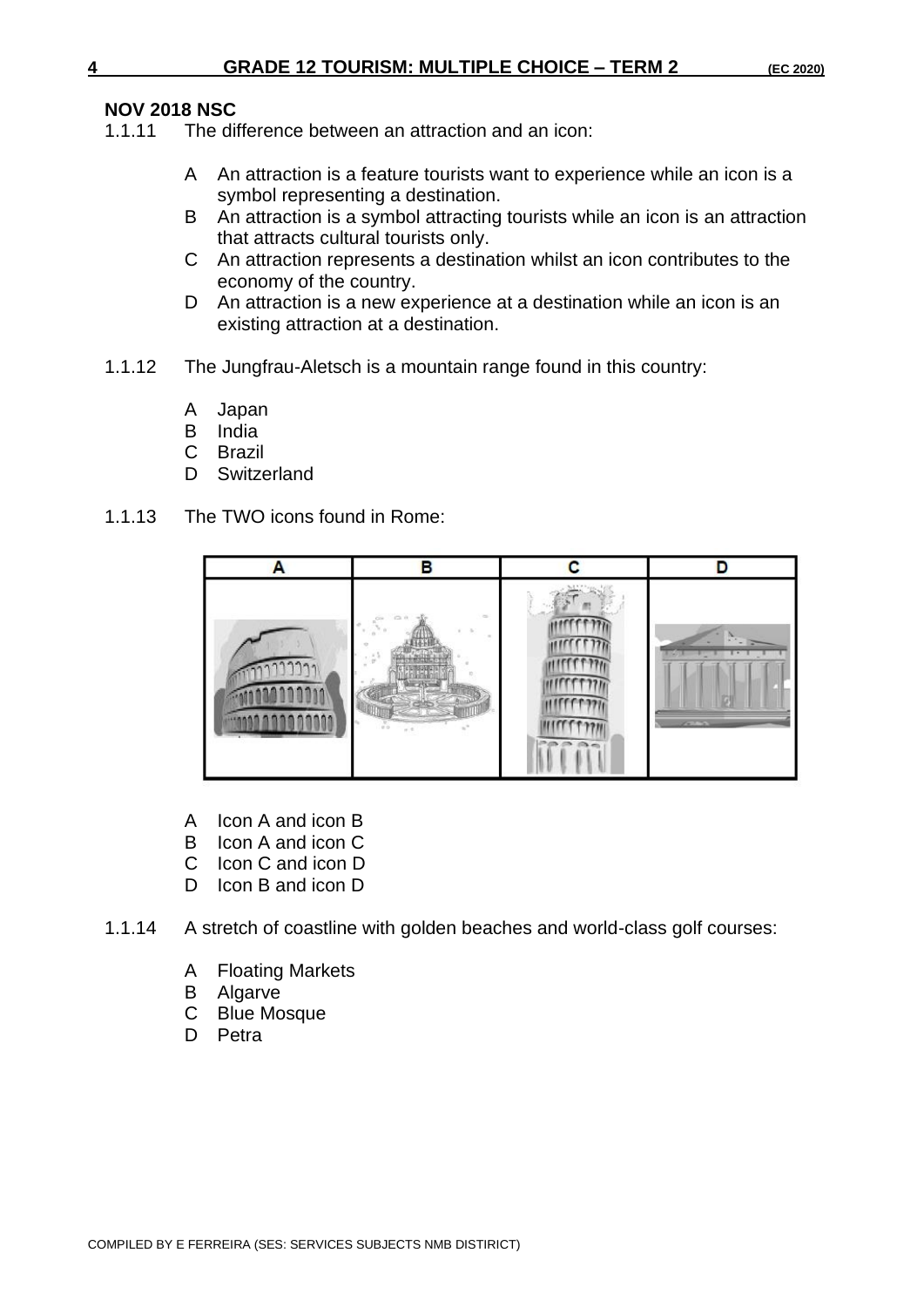#### **FEB-MARCH 2015 NSC**

- 1.1.15 The Alcazar, a large stone castle which is built in the shape of the bow of a ship, is located in …
	- A Portugal.
	- B Poland.
	- C Switzerland.
	- D Spain.

#### **FEB-MARCH 2016 NSC**

1.1.16 The picture below shows a world-famous icon.



- A The Pyramids
- B Auschwitz
- C The Swiss Alps
- D The Algarve

#### **FEB-MARCH 2017 NSC**

- 1.1.17 The Great Pyramids of Giza are …
	- A tombs.
	- B fortresses.
	- C churches.
	- D aquariums.
- 1.1.18 The Kremlin is significant because it is ...
	- A a religious site in Mecca where Muslim pilgrims visit.
	- B where the ancient Romans fought against gladiators.
	- C linked to very important historical events in Russia.
	- D the temple of a lost civilization in South America.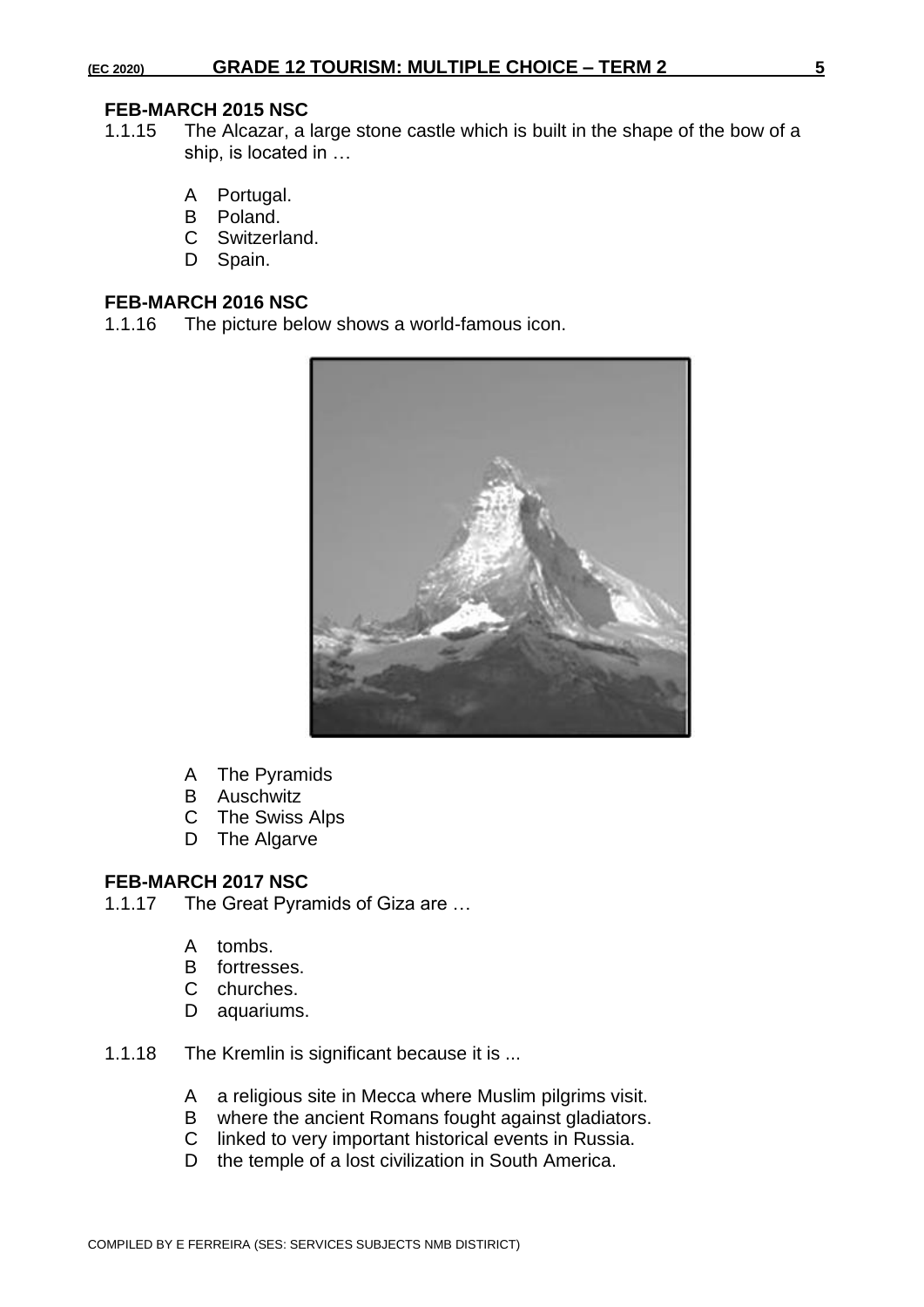#### **FEB-MARCH 2018 NSC**

- 1.1.19 A mountain peak in the Swiss Alps:
	- A Jungfrau-Aletsch
	- B Machu Picchu
	- C Auschwitz
	- D Alcazar of Segovia
- 1.1.20 The Dome of the Rock and the Wailing Wall attract many tourists to this country:
	- A India
	- B Ireland
	- C Indonesia
	- D Israel
- 1.1.21 When visiting Arizona in the USA, tourists may want to see the …
	- A Statue of Liberty.
	- B Niagara Falls.
	- C Grand Canyon.
	- D Corcovado.
- 1.1.22 The Sydney Opera House is an Australian icon because of its unique …
	- A roof structure.
	- B ceiling paintings.
	- C marble walls.
	- D blue tiled roof.
- 1.1.23 The continents represented by the icons in the pictures below:



- A Africa and Australia
- B South America and North America
- C Asia and Australia
- D Europe and Asia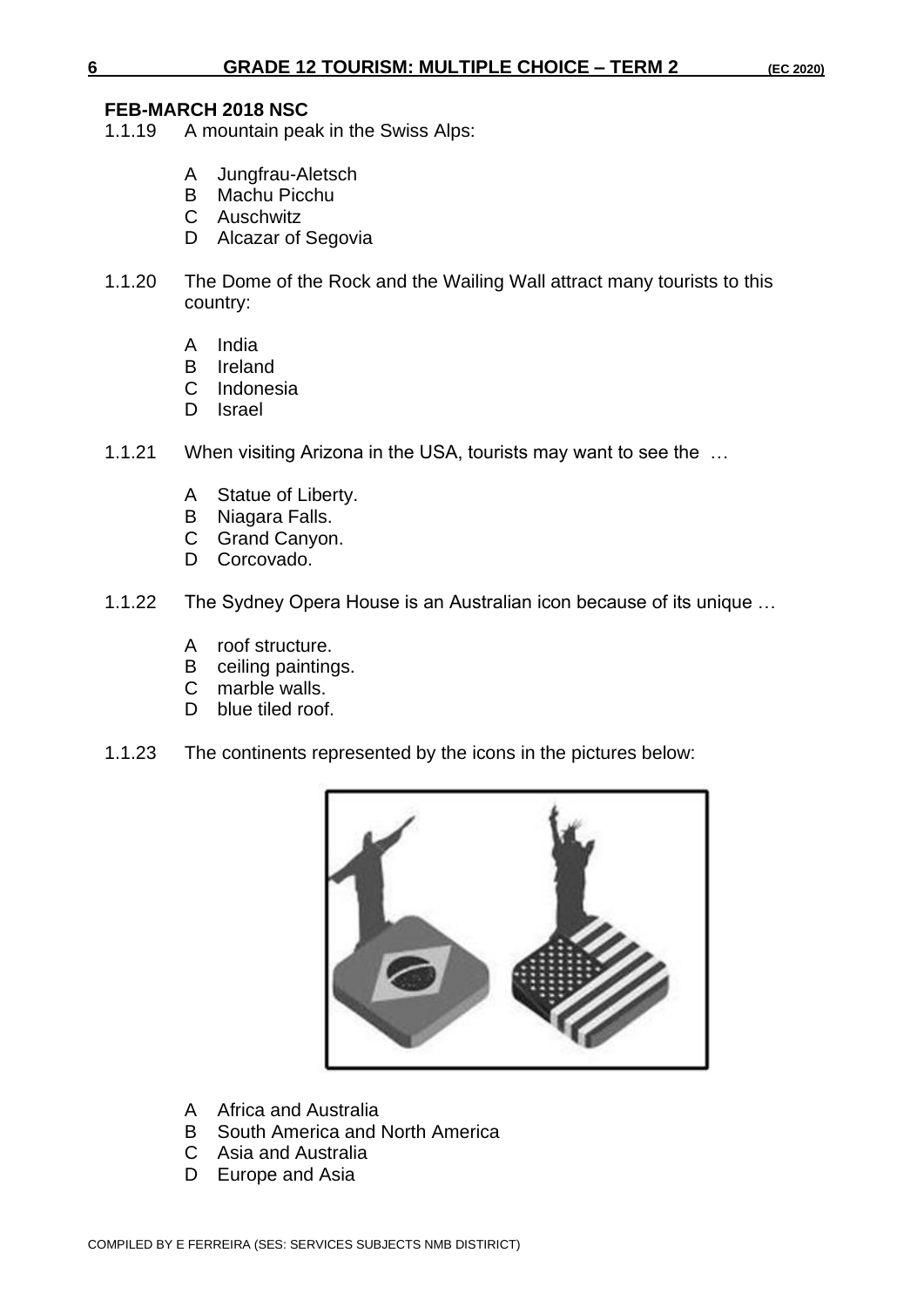# **MAY-JUNE 2018 NSC**

The icons found in France:

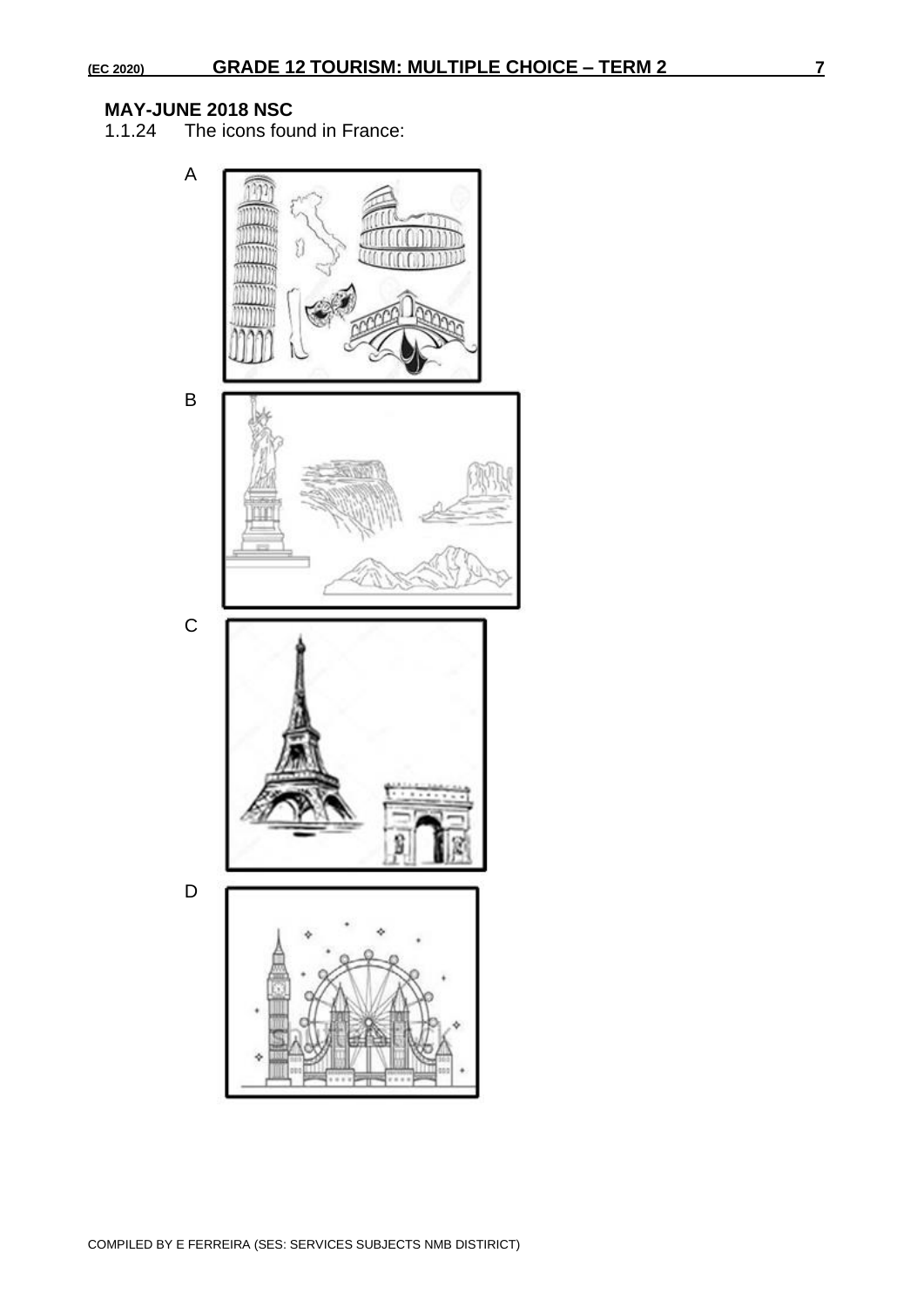- 1.1.25 The highest mountain peak in the world which is part of the Himalayas:
	- A Mount Fuji
	- B Swiss Alps
	- C Mount Everest
	- D Ayers Rock
- 1.1.26 The country where the icon below is located:



- A Brazil
- B Argentina
- C Rio De Janeiro
- D Mexico
- 1.1.27 The site where one of the largest genocides (mass killing of people) occurred during World War II:
	- A Berlin Wall
	- B Kremlin
	- C Auschwitz
	- D Red Square

#### **MAY-JUNE 2019 NSC**

- 1.1.28 Layers of rock exposed by the flow of the Colorado River over many years created this icon on the following continent:
	- A South America
	- B North America
	- C Africa
	- D Europe
- 1.1.29 At this icon tourists can enjoy the experience of shopping for locally produced fruit and vegetables as well as sampling locally cooked foods:
	- A Switzerland
	- B Mecca
	- C Floating markets
	- D Chichen Itza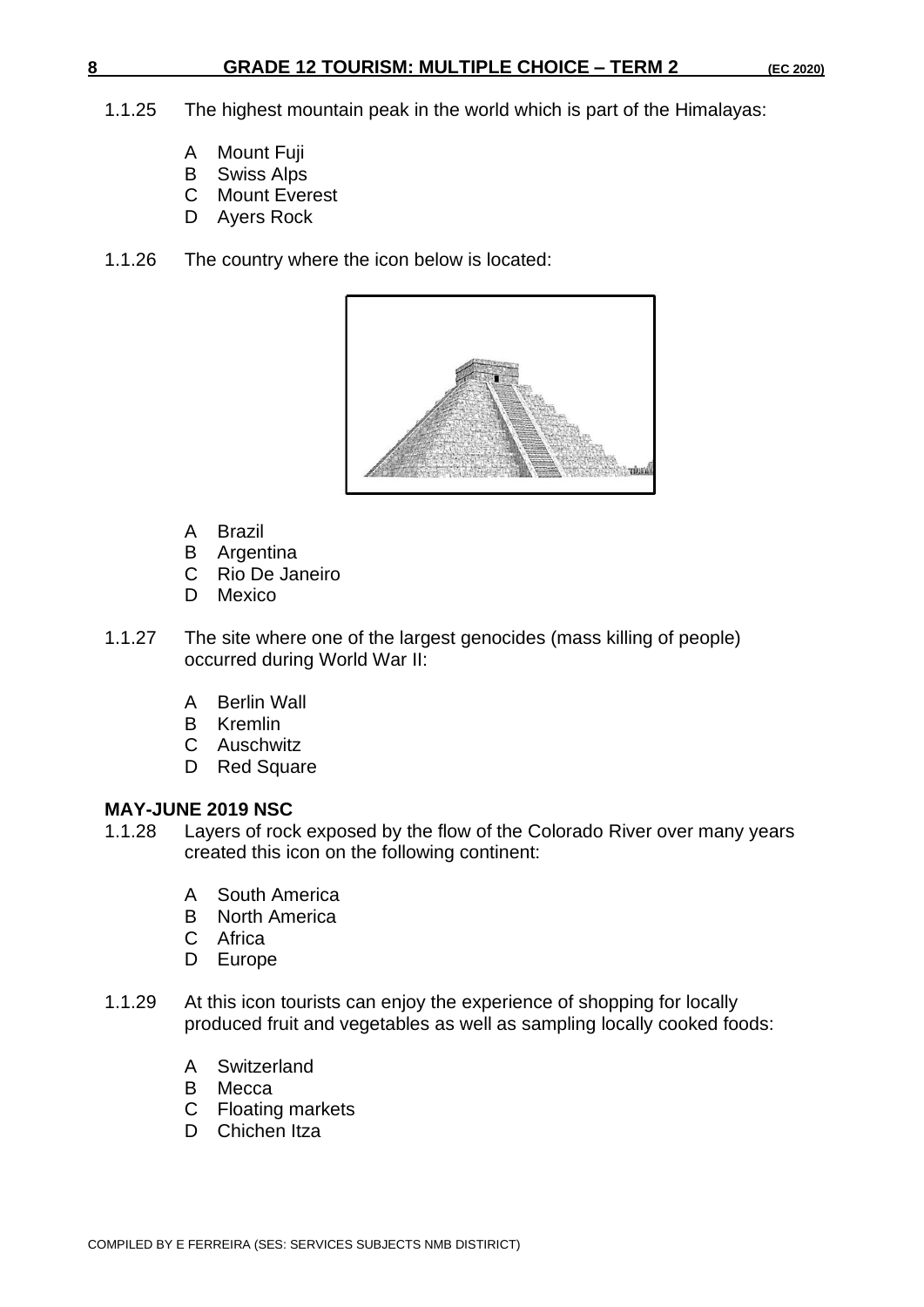# **SEPT 2014 EC**<br>1.1.30 This w

- This world icon is the best example of humanity's cruelty to its fellow humans during war:
	- A Berlin Wall
	- B The Colosseum
	- C The Kremlin
	- D Auschwitz
- 1.1.31 This world icon in Nepal has also been declared a UNESCO World Heritage Site:
	- A The Algarve
	- B Mount Everest
	- C The Parthenon
	- D Venice

#### **SEPT 2015 EC**

1.1.32 Mecca, the most sacred city of the Islam faith, is located in …

- A Turkey.
- B Saudi Arabia.
- C Jordan.
- D Israel.

#### **SEPT 2016 EC**

- 1.1.33 A sightseeing tour in a traditional, flat-bottomed gondola watercraft, is one of the highlights when visiting this city in Italy:
	- A Venice
	- B Rome
	- C Florence
	- D Pisa

#### **SEPT 2017 EC**

- 1.1.34 The Black Forest is located in …
	- A Switzerland.
	- B Germany.
	- C Russia.
	- D Turkey.
- 1.1.35 This world icon is one of the seven new wonders of the world:
	- A Machu Picchu
	- B Eiffel Tower
	- C The Sphinx
	- D Big Ben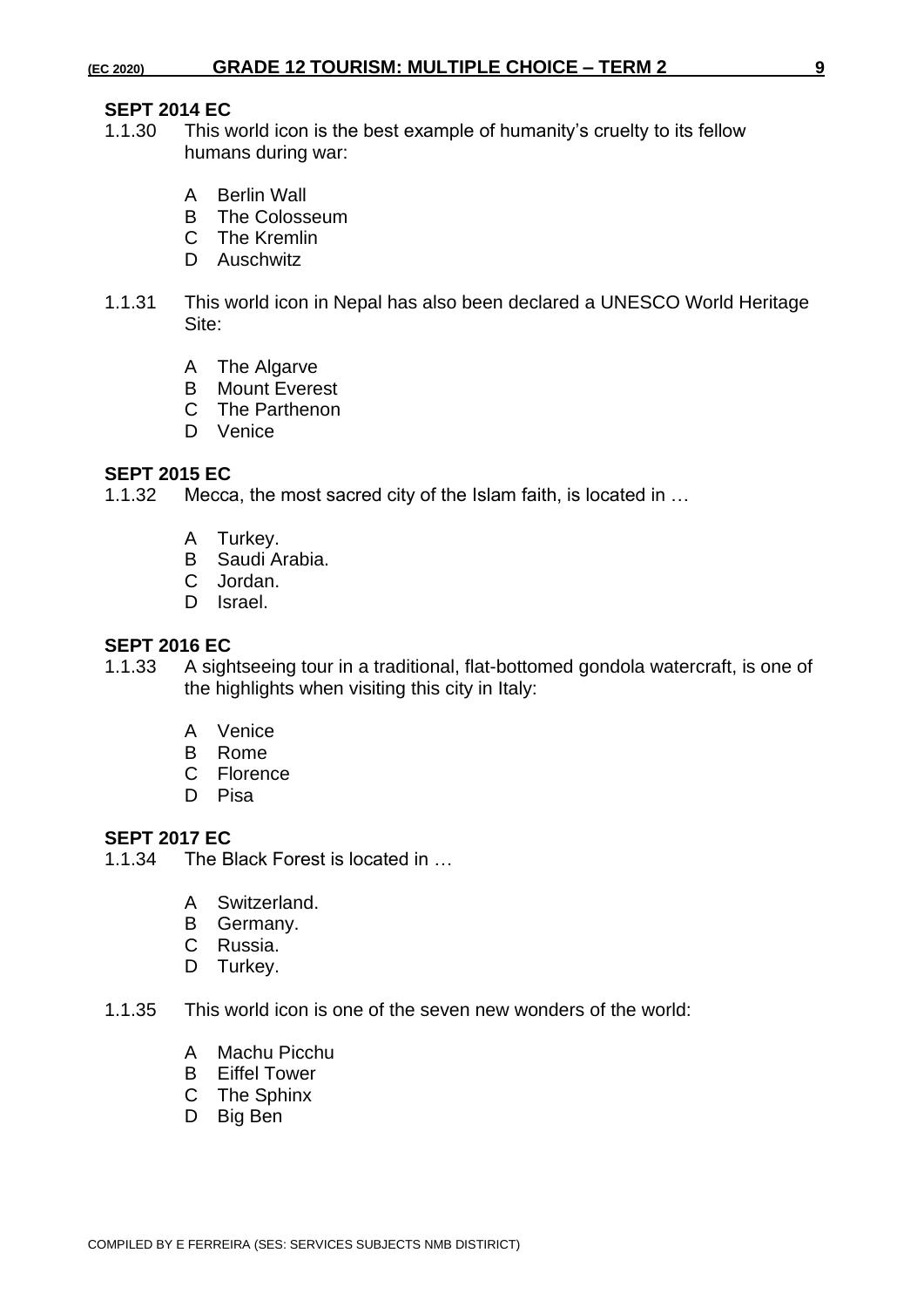#### **10 GRADE 12 TOURISM: MULTIPLE CHOICE – TERM 2 (EC 2020)**

- 1.1.36 … is the ruined remains of a large, ancient Mayan city.
	- A Taj Mahal
	- B Cuzco
	- C Vatican City
	- D Chichen Itza

#### **SEPT 2018 EC**

1.1.37 This religious icon is located in Istanbul, Turkey:



- A Chichen Itza
- B The Dome of the Rock
- C The Blue Mosque
- D Mecca
- 1.1.38 No trip to the Netherlands would be complete without visiting ONE of the country's iconic …
	- A archaeological sites.
	- B windmills.
	- C canyons.
	- D floating markets.
- 1.1.39 The Berlin Wall …
	- A was named one of the seven new wonders of the world in 2007.
	- B is a place of prayer for Jews from all over the world.
	- C is symbolic of the division between democracy and communism during the Cold War.
	- D is the world's longest human-made defensive structure.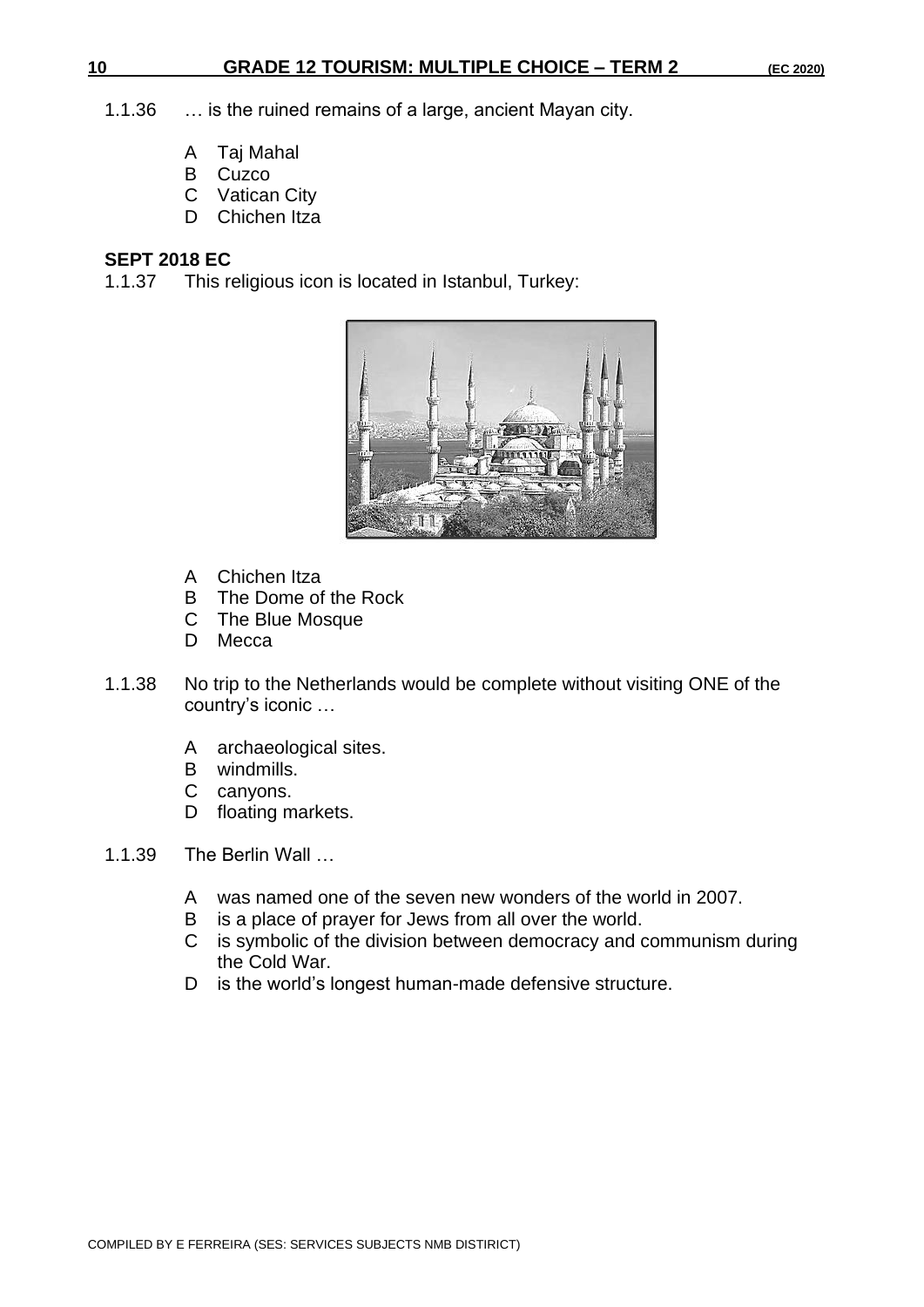# **SEPT 2019 EC**<br>1.1.40 This in

This icon is located in ...



- A China.
- B Thailand.
- C Jordan.
- D India.
- 1.1.41 Portugal's most popular region for holidaymakers:
	- A Segovia
	- B The Parthenon
	- C The Algarve
	- D The Riviera
- 1.1.42 This world icon is famous for its layered bands of red rock revealing millions of years of geological history:
	- A The Grand Canyon
	- B Mount Everest
	- C Machu Picchu
	- D Petra

#### **CONTENT: FACTORS CONTRIBUTING TO THE SUCCESS OF A TOURIST ATTRACTION:**

#### **NOV 2014 NSC**

1.1.43 A tourism attraction can ensure its success by …

- A improving the ethical behaviour of its staff members.
- B disregarding the safety and security plans of the attraction.
- C luring customers away from other attractions with unrealistic promises.
- D allowing tourists to disobey the rules as long as profit is made.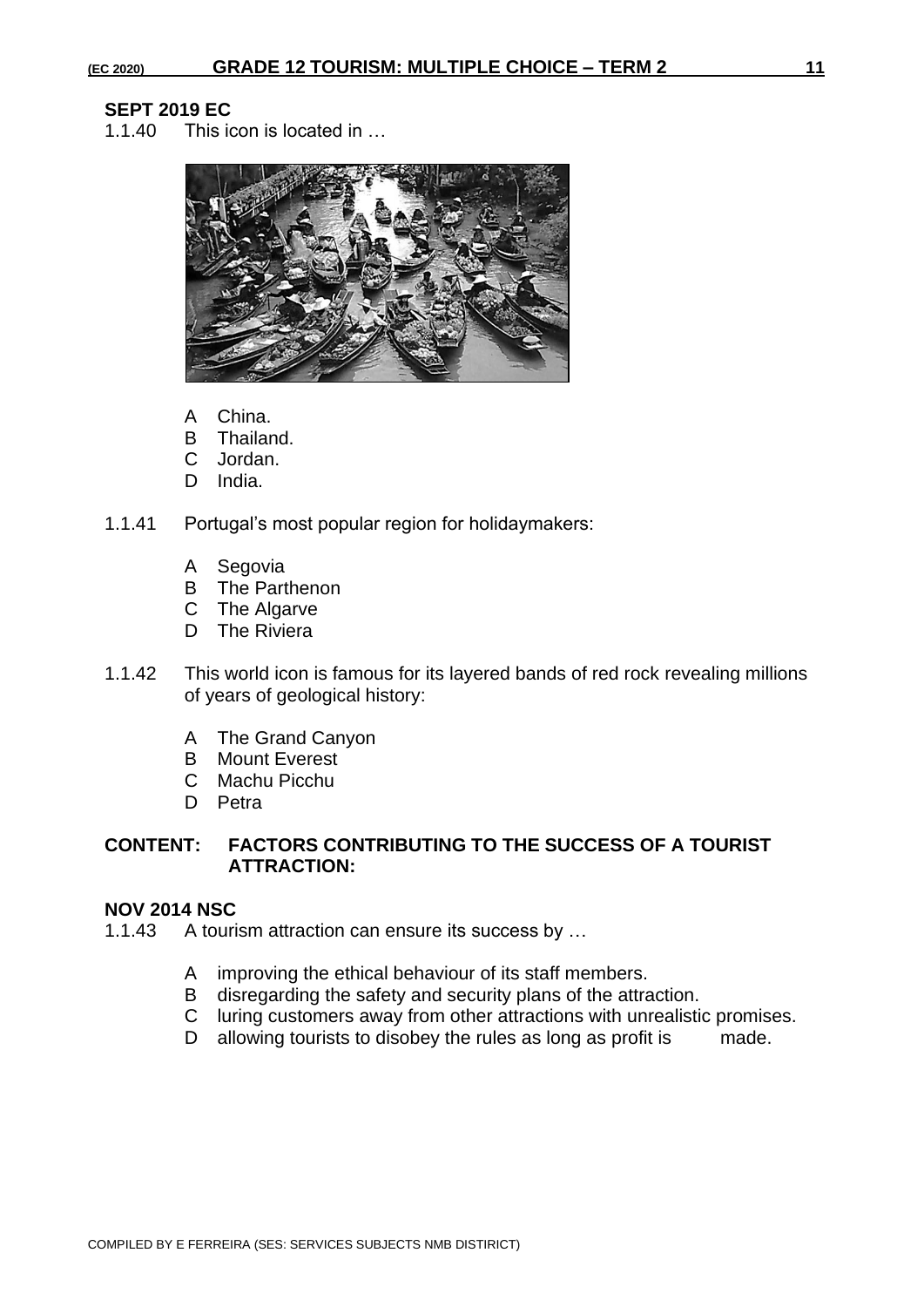### **NOV 2017 NSC**

1.1.44 Universal access refers to the ability …

- A of people with special needs to access tourist attractions.
- B of people with special needs to access unlimited websites on the Internet.
- C to use biometric scanning in order to access the Internet.
- D to access tourism resources for research.

#### **NOV 2018 NSC**

1.1.45 The symbol below shows an attraction is universally accessible:



# **FEB-MARCH 2016 NSC**

1.1.46 …. will contribute to a positive experience for tourists at an attraction.

- A Introducing interactive smartphone activities
- B Increasing the entrance fees
- C Increasing the distance between tourists and the items on display
- D Withholding interesting facts about the attraction

#### **FEB-MARCH 2017 NSC**

- 1.1.47 The success of an attraction is determined by …
	- A good management practices.
	- B global health regulations.
	- C counterfeit goods.
	- D immigration laws.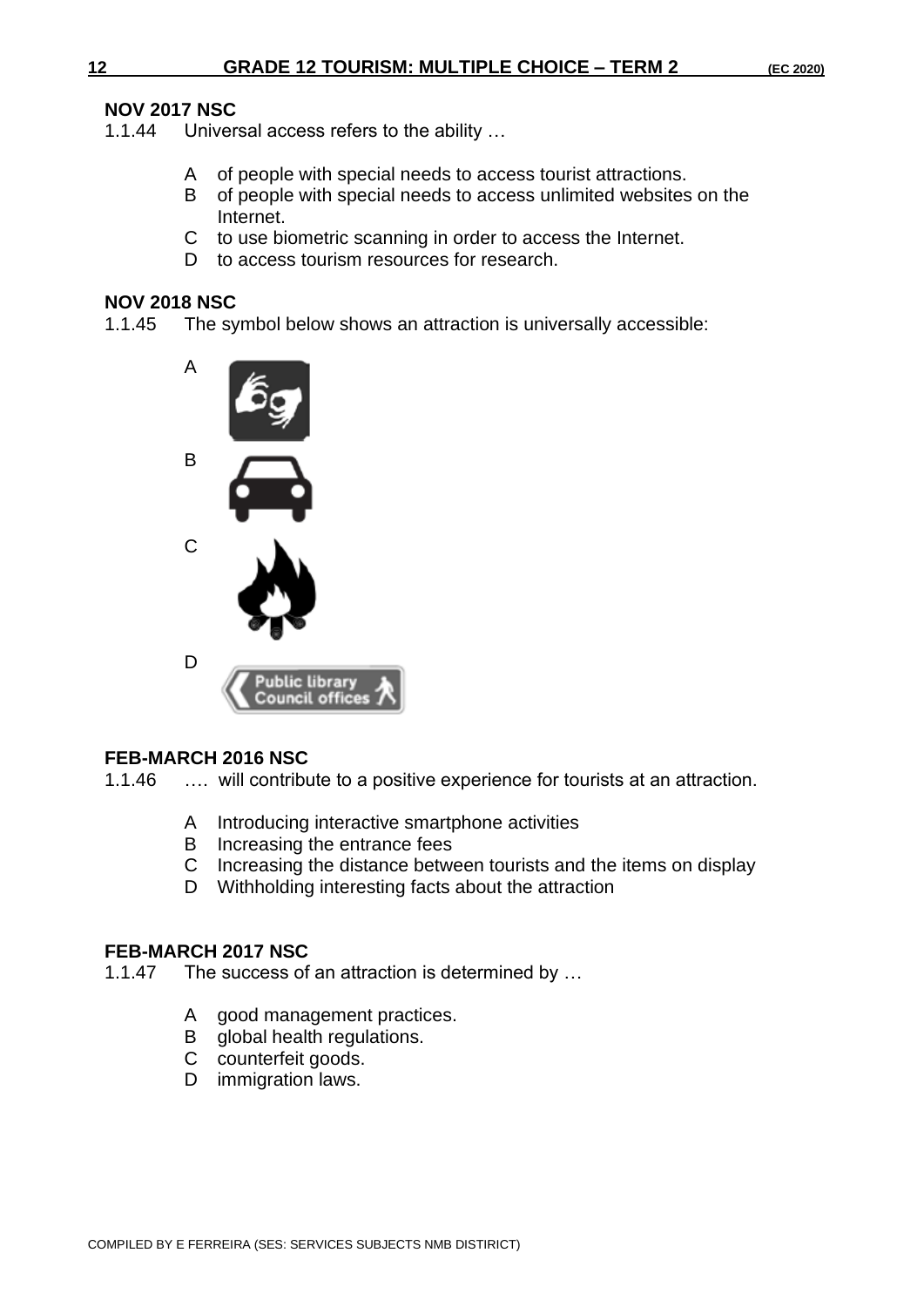#### **FEB-MARCH 2018 NSC**

1.1.48 The photograph below shows …



- A continental access.
- B the clean-our-beaches campaign.
- C a warning against shark attacks.
- D universal access.

#### **MAY-JUNE 2018 NSC**

- 1.1.49 A factor that contributes to Machu Picchu being a successful tourist attraction:
	- A Machu Picchu limits the number of tourists visiting the attraction.
	- B Tourists to Machu Picchu are offered free accommodation.
	- C Tourists on wheelchairs are not allowed to visit Machu Picchu.
	- D Machu Picchu does not advertise their tourist packages.

#### **MAY-JUNE 2019 NSC**

1.1.50 A characteristic of a successful tourist attraction:

- A It is part of tourists' must-see list as an attraction to be visited.
- B It is one of the Seven Wonders of the World visited by many tourists.
- C It has a positive impact on the local community and the environment.
- D It has been voted as one of the top destinations in the world by *Trip Advisor*.

#### **SEPT 2017 EC**

- 1.1.51 A crime prevention measure to ensure the success of an attraction:
	- A Providing high-quality pathways
	- B Availability of lockers
	- C Regular signage checks
	- D Providing emergency medical assistance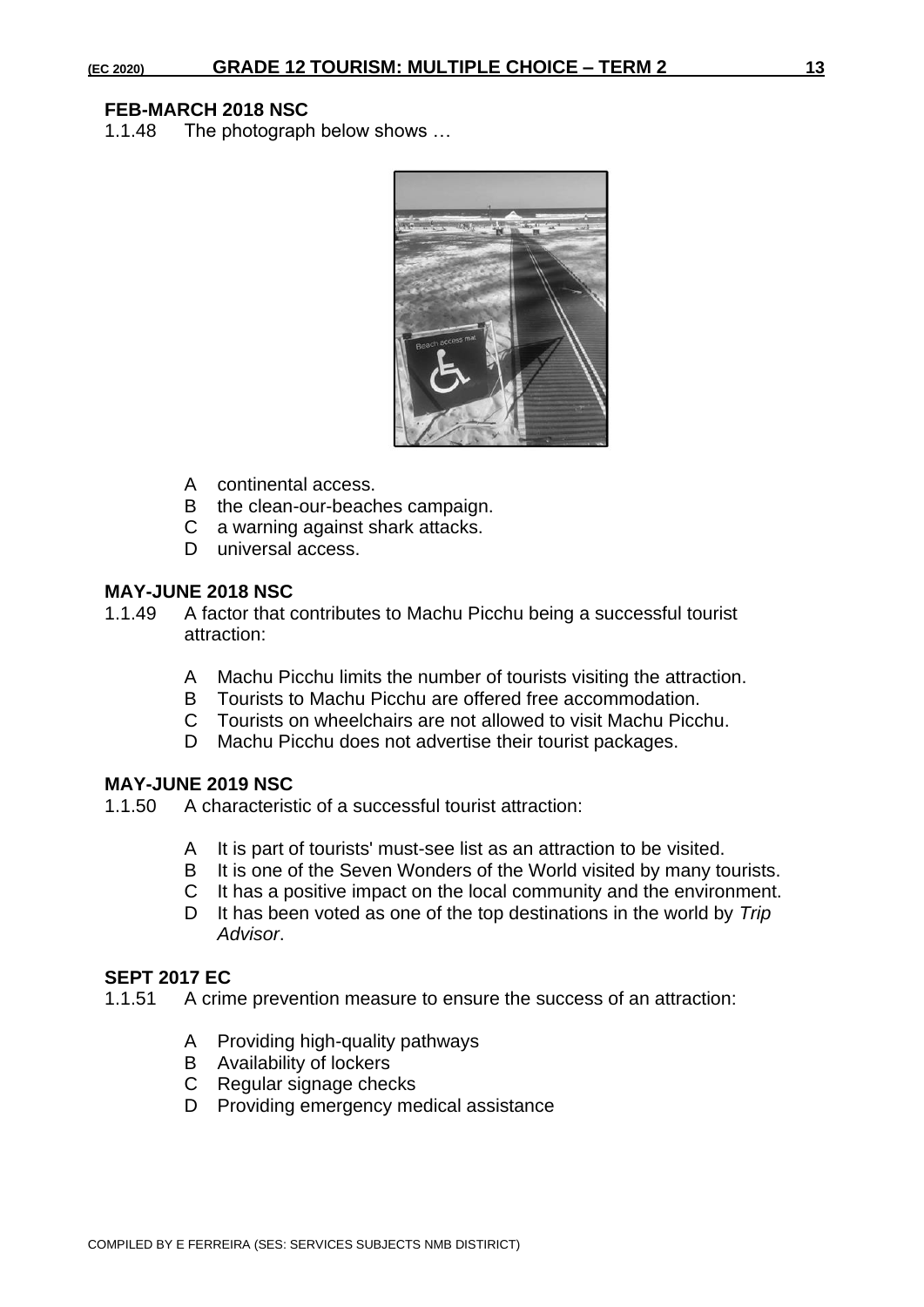#### **14 GRADE 12 TOURISM: MULTIPLE CHOICE – TERM 2 (EC 2020)**

- 1.1.52 An example of universal accessibility at an attraction:
	- A The restaurant offers kosher dishes.
	- B Toilet facilities are provided for people in wheelchairs.
	- C Staff members are able to communicate with visitors in a variety of international languages.
	- D All of the above

#### **SEPT 2018 EC**

- 1.1.53 A characteristic of a successful tourist attraction:
	- A Receives more visitors than their targeted number of visitors
	- B Has a website
	- C Staff speak and understand English
	- D Has a logo

#### **SEPT 2019 EC**

1.1.54 … will contribute to universal accessibility for tourists at an attraction.

- A The installation of fire alarms
- B The introduction of Braille signage
- C The non-availability of sliding doors
- D The removal of elevators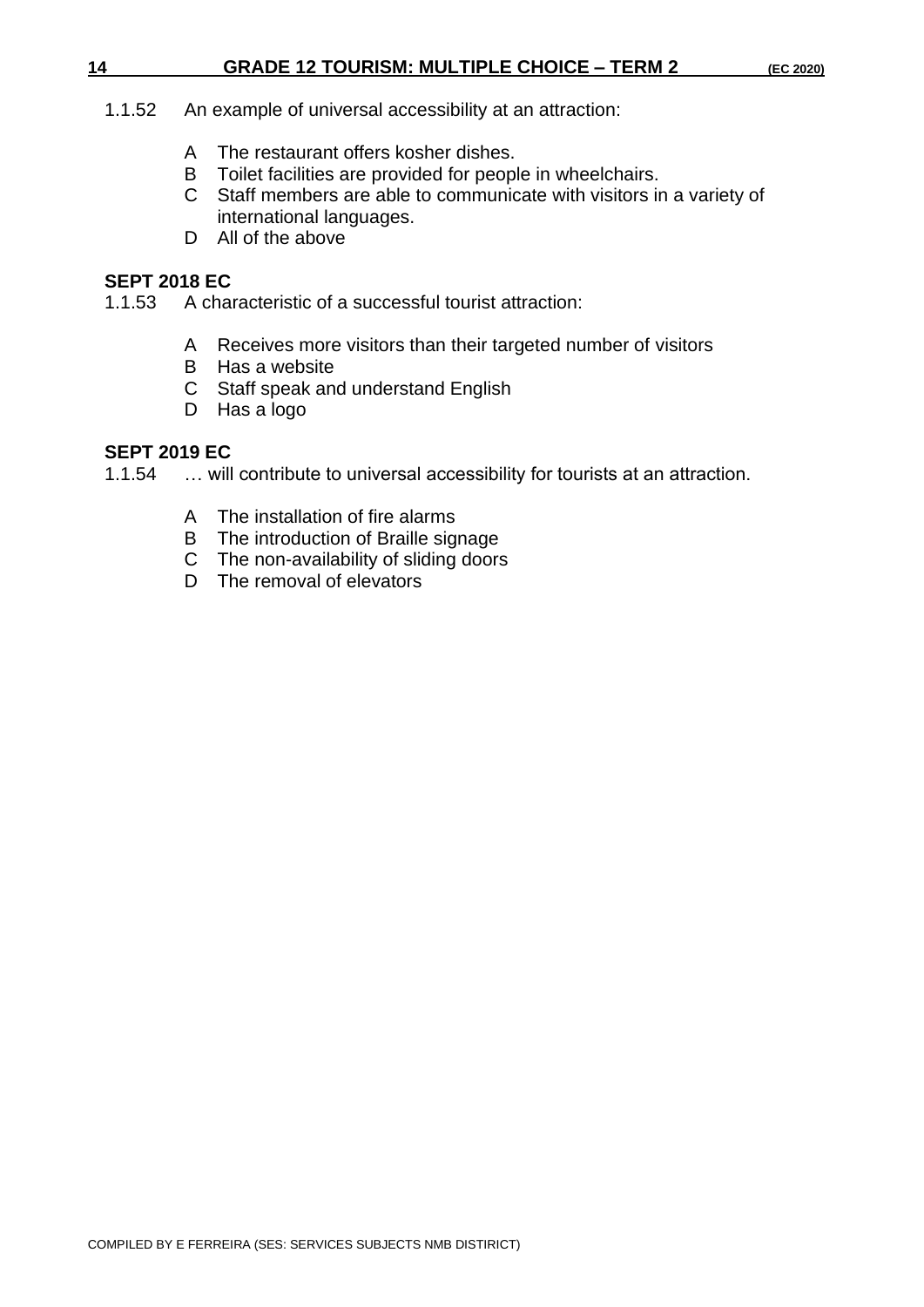# **TOPIC: FOREIGN EXCHANGE**

#### **NOV 2015 NSC**

- 1.1.55 The following European countries have accepted the euro as their unit of currency:
	- A Great Britain, Greece and Italy
	- B Italy, Germany and the Netherlands
	- C Sweden, Italy and Greece
	- D Sweden, Switzerland and Greece
- 1.1.56 The rand is regarded as stronger when it performs as follows against the euro:
	- A  $€1$  to R9,09
	- B €1 to R10,09
	- C €1 to R8,77
	- D €1 to R14,09

#### **NOV 2016 NSC**

1.1.57 The currency that offers the best exchange rate when buying ZAR:

- A 1 British pound =  $ZAR21,50$
- $B$  1 euro = ZAR15.34
- C 1 Canadian dollar =  $ZAR11,39$
- D 1 US dollar =  $ZAR14,91$

#### **NOV 2017 NSC**

1.1.58 The yen is the currency used in this country:

- A Japan
- B Thailand
- C China
- D Russia

#### **NOV 2018 NSC**

- 1.1.59 A bank will use the … when a South African tourist at OR Tambo International Airport exchanges R5 000,00 to euro:
	- A bank buying rate
	- B bank investment rate
	- C bank repo rate
	- D bank selling rate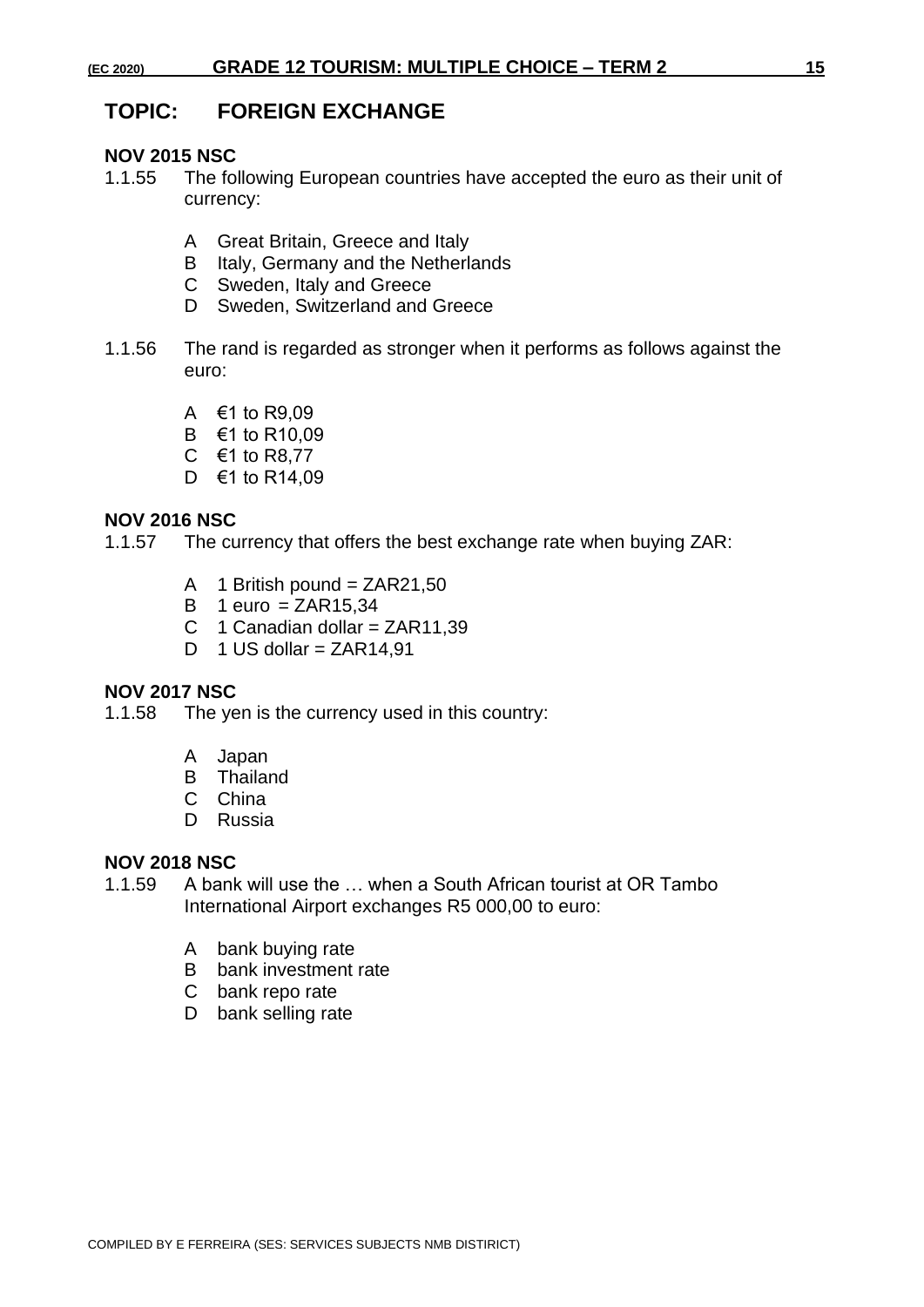## **FEB-MARCH 2017 NSC**

- 1.1.60 A South African outbound tourist, who has local currency, visits a foreign exchange bureau before departing on his holiday. The bank will use the … rate when conducting the transaction.
	- A bank buying
	- B bank selling
	- C foreign exchange
	- D rand equivalent

### **MAY-JUNE 2018 NSC**

- 1.1.61 … fluctuations in the exchange rate will impact on outbound tourists who purchase foreign currency just before their international flights.
	- A Daily
	- B Monthly
	- C Quarterly
	- D Annual

# **MAY-JUNE 2019 NSC**

1.1.62 The picture below indicates a drop in the value of the rand against major currencies. This has …



- A a negative impact on the buying power of inbound international tourists.
- B a positive impact on the buying power of inbound international tourists.
- C a positive impact on the buying power of outbound South African tourists.
- D no impact on the buying power of outbound South African tourists.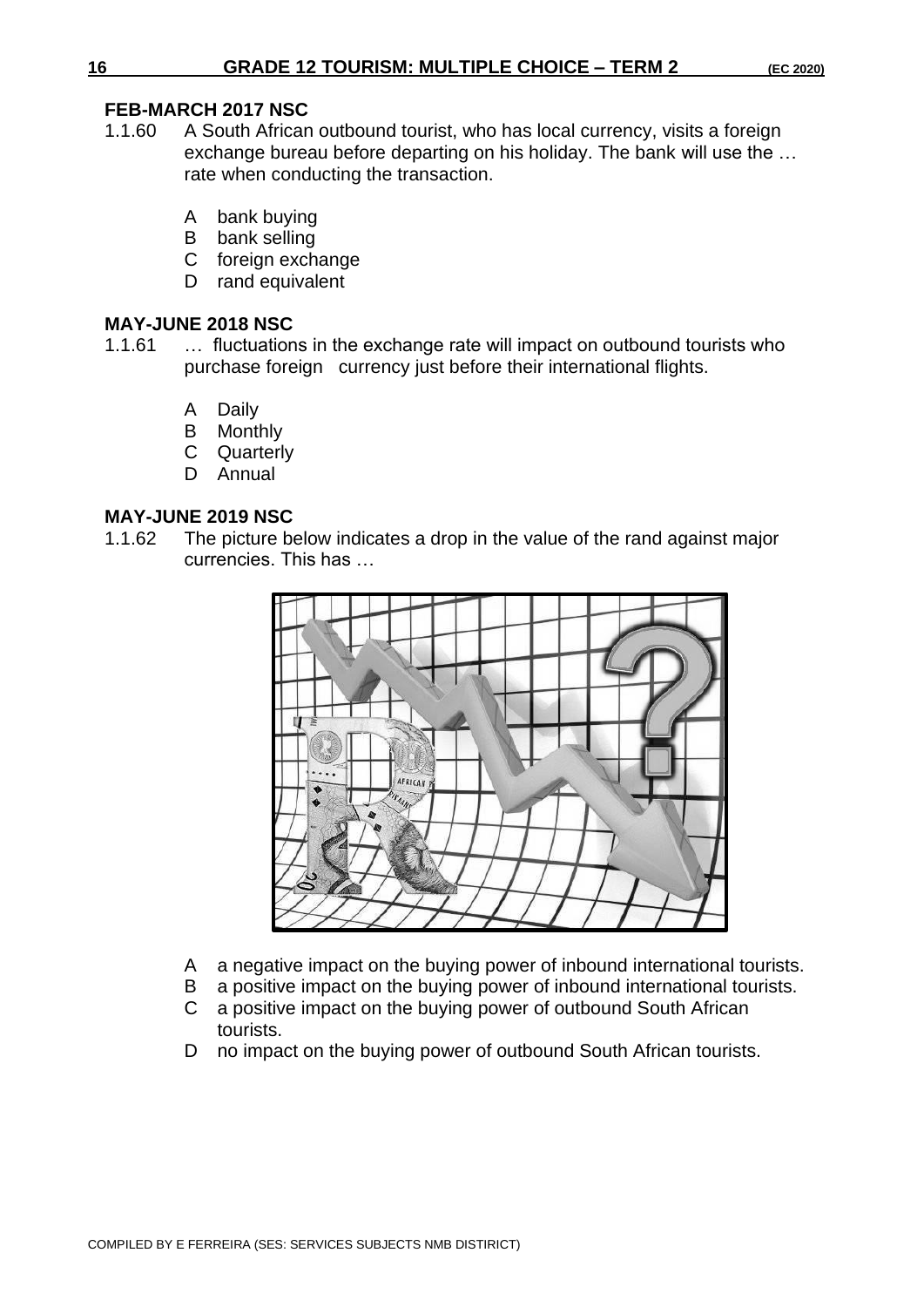#### **SEPT 2014 EC**

- 1.1.63 Mr Naidoo is travelling to London and will exchange R50 000 for GBP (GB£). The exchange rate at the time of the forex transaction is 16,45. How many pounds will he receive?
	- A £3 039,51
	- B £816 000,00
	- C £3 063,72
	- D £822 500,00

#### **SEPT 2015 EC**

1.1.64 A traveller exchanges ZAR 20 000 for USD when the exchange rates are as follows:

| <b>CURRENCY</b> | חמו |
|-----------------|-----|
| US 1            |     |

How much will the traveller receive in USD?

- A \$209,80
- B \$1 848,42
- C \$216,80
- D \$1 906,57
- 1.1.65 An Australian tourist who is visiting South Africa spends his money on accommodation, transport and activities while on holiday. This tourist is making a contribution to South Africa's ...
	- A BBBEE.
	- B ZAR.
	- C GDP.
	- D BSR.

# **SEPT 2016 EC**

- 1.1.66 When a South African traveller returning from London exchanges £25 for the local currency, the bank will exchange the amount using the ...
	- A inflation rate.
	- B bank selling rate.
	- C fluctuation rate.
	- D bank buying rate.

#### **SEPT 2018 EC**

- 1.1.67 A South African traveller exchanges ZAR 4 000 for foreign currency before his departure. The bureaux de change will do the transaction using the …
	- A GDP.
	- B BSR.
	- C BBR.
	- D Euro.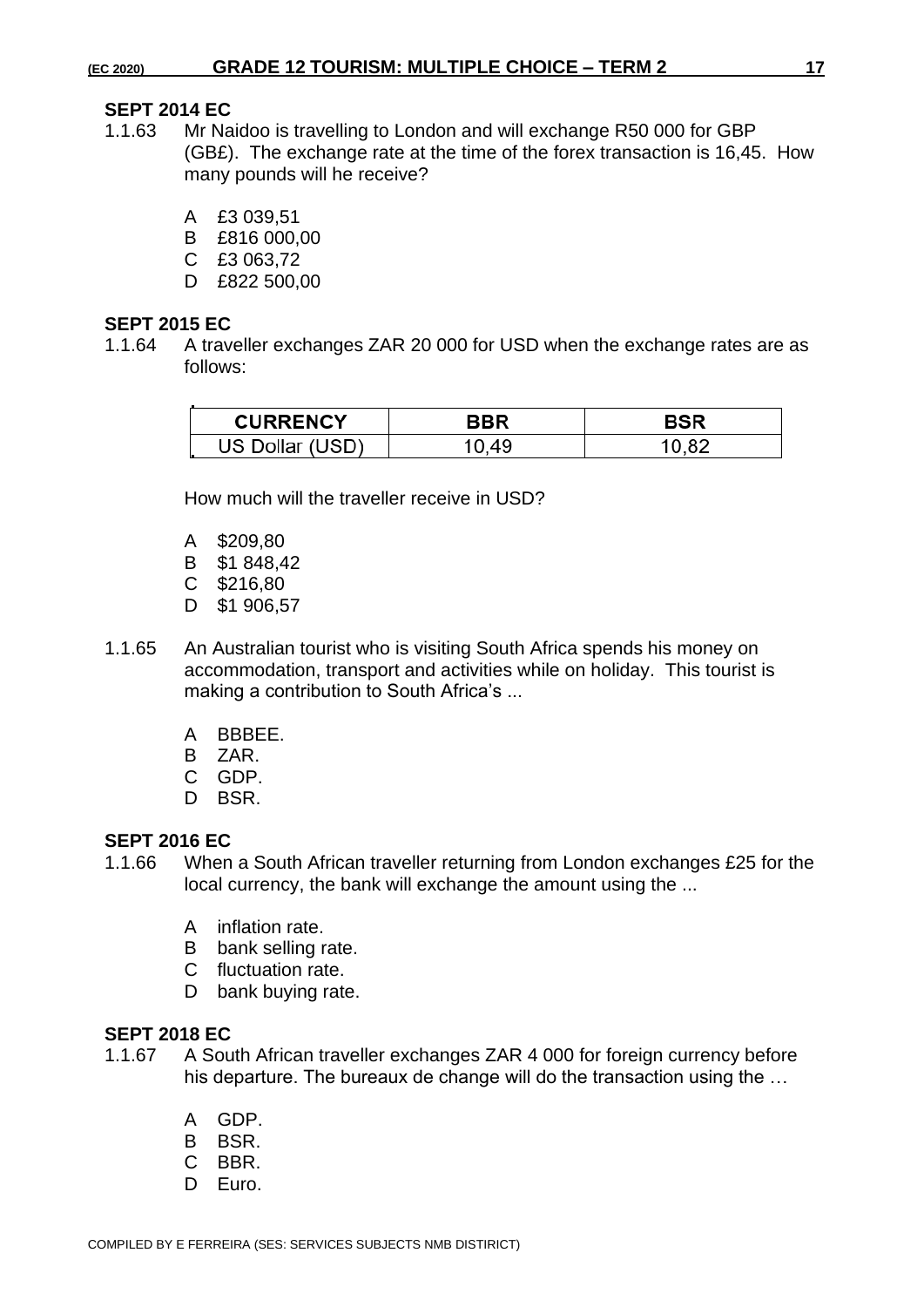#### **18 GRADE 12 TOURISM: MULTIPLE CHOICE – TERM 2 (EC 2020)**

- 1.1.68 The £ is the currency that is used when travelling in ...
	- A Rio de Janeiro
	- B London.
	- C Berlin.
	- D Sydney.
- 1.1.70 The monetary value of all the goods and services produced over a specific time, usually a year, in a country is known as the …
	- A multiplier effect.
	- B fluctuation rate.
	- C GDP.
	- D buying power.

# **TOPIC: TOURISM SECTORS**

#### **CONTENT: PROFESSIONAL IMAGE IN THE TOURISM INDUSTRY**

#### **NOV 2014 NSC**

- 1.1.71 These factors create a positive image of the staff of a company:
	- A Grooming, personal hygiene and a petrol allowance
	- B Monthly income, good communication skills and positive interaction with customers
	- C Good communication skills, temporary staff and positive interaction with customers
	- D Grooming, personal hygiene, good communication skills and positive interaction with customers
- 1.1.72 To be able to interact in a friendly manner with customers is a/an … skill for an employee in the tourism industry.
	- A technical
	- B computer literacy
	- C vocational
	- D interpersonal

#### **NOV 2015 NSC**

- 1.1.73 These external features contribute to a professional image for businesses in the tourism industry:
	- A Profit margins, tax status, banking details
	- B Management policies, leave policies, bonuses to staff
	- C Website, marketing material, product packaging
	- D Wellness programmes for staff, salary levels, profit analysis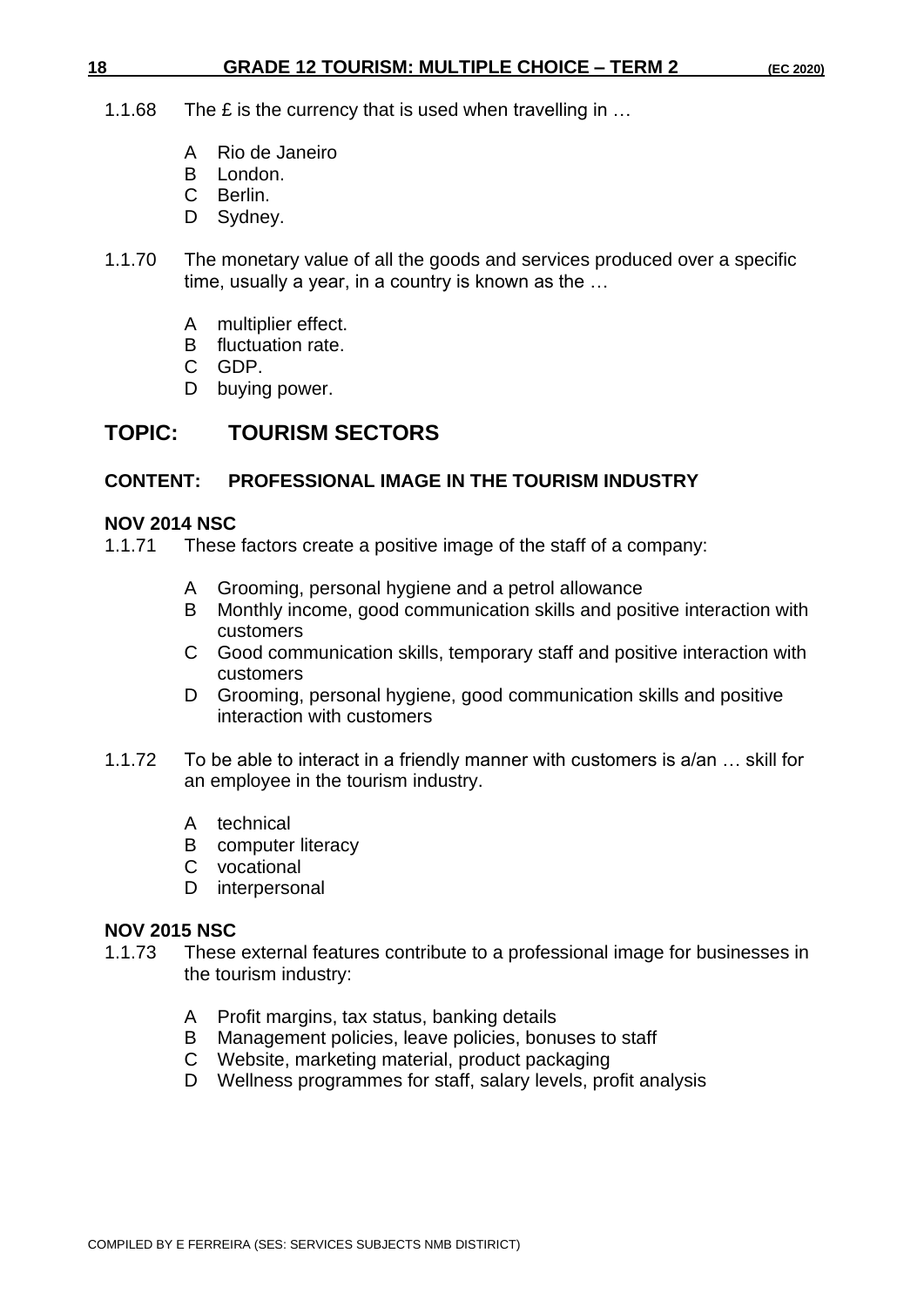# **NOV 2017 NSC**

- One of the criteria used by the TGCSA to determine the professional image of an accommodation establishment:
	- A Democracy
	- B Physical appearance
	- C Number of staff
	- D Multiplier effect

#### **FEB-MARCH 2017**

- 1.1.75 The term used when one takes care of one's personal appearance in order to create a professional image:
	- A White washing
	- B Green washing
	- C Branding
	- D Grooming

#### **FEB-MARCH 2018 NSC**

1.1.76 The calendar below is used as the … of a business or organisation.



[Adapted from www.southafrica.net]

- A legal documents
- B marketing material
- C customer services
- D product packaging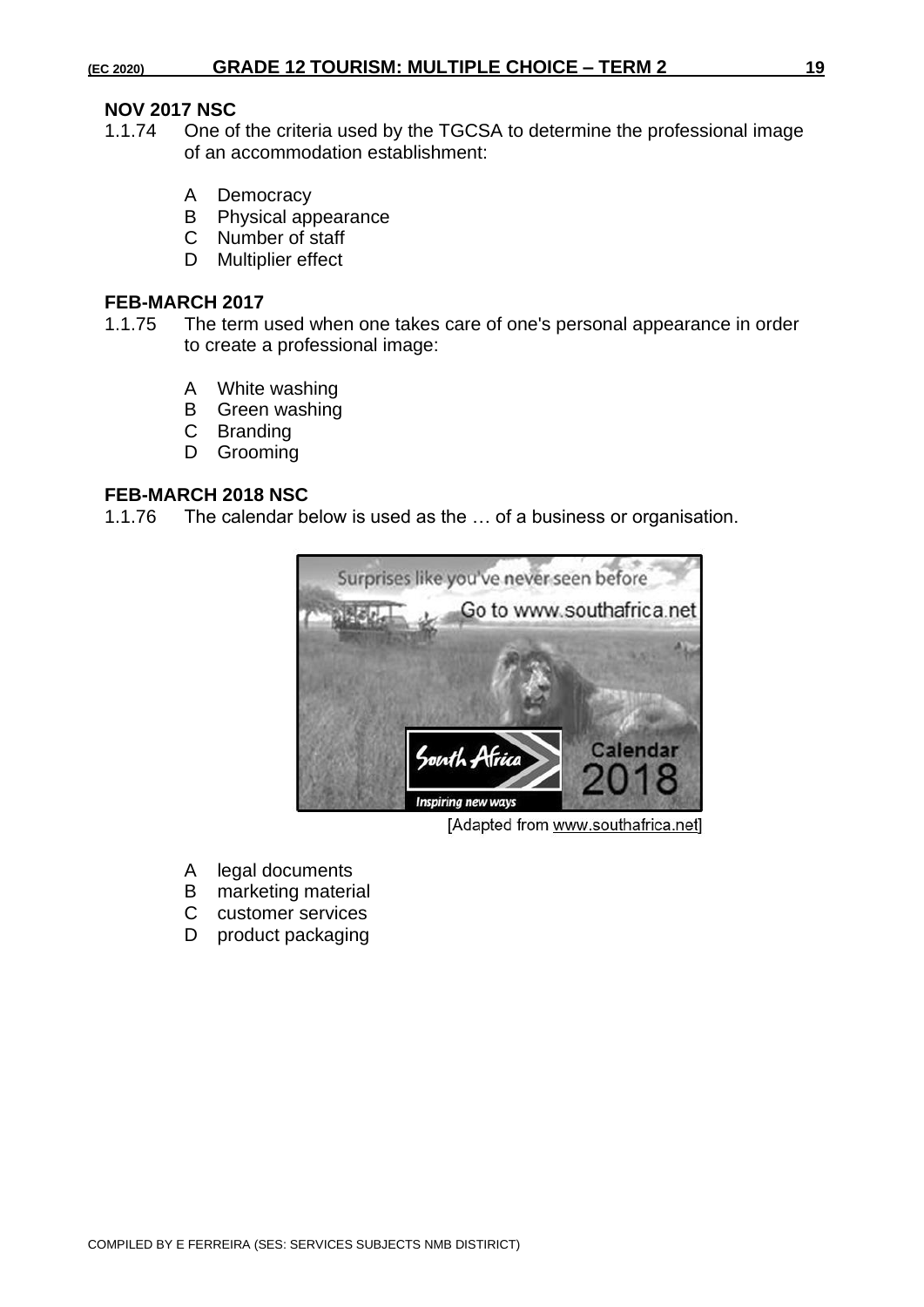# **MAY-JUNE 2018 NSC**

Laura is a chef at a restaurant. The most appropriate dress code to accommodate her core duties would be:

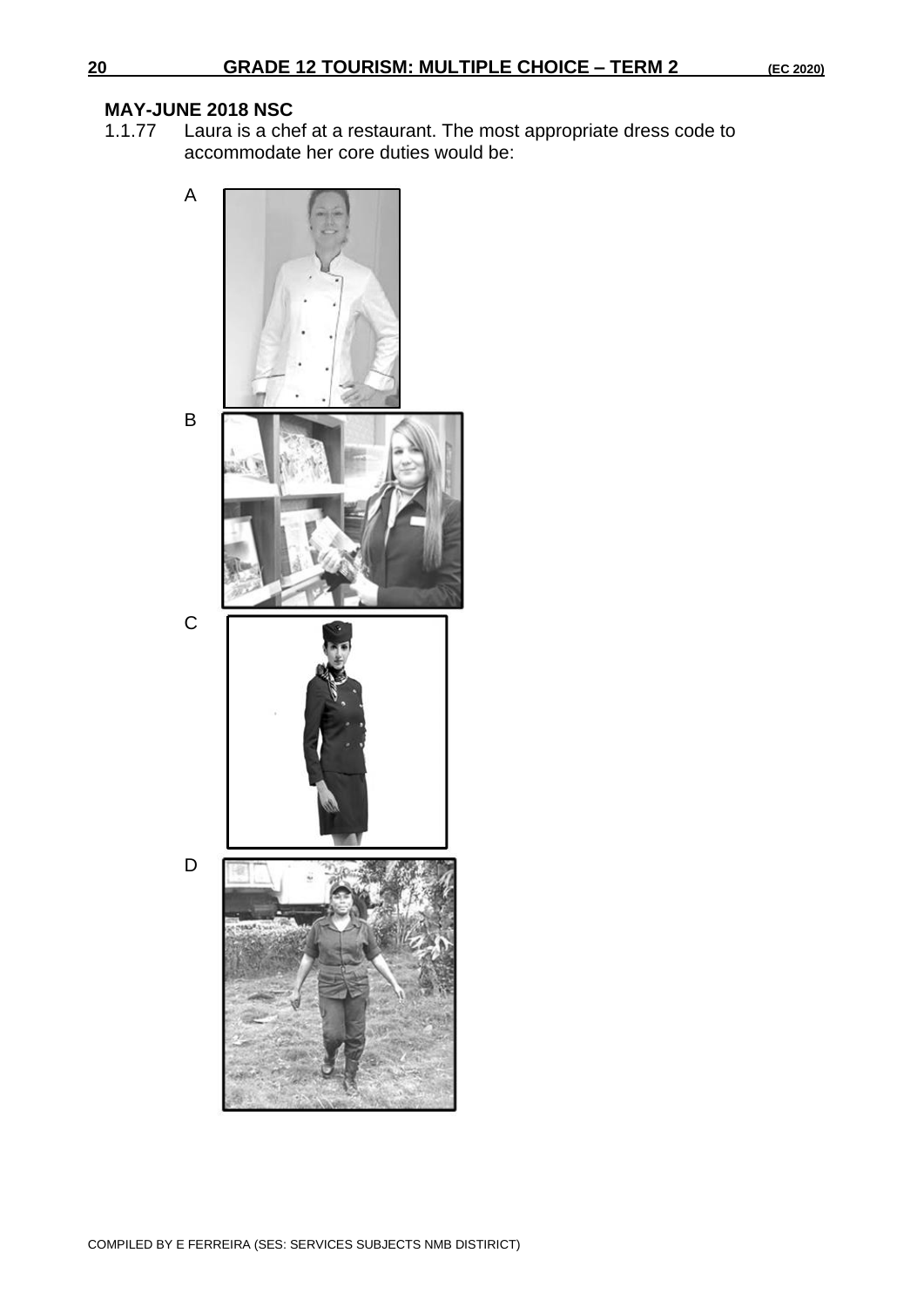- 1.1.78 A factor that contributes to the professional image of a tourism business:
	- A Environmental policies
	- B Bereavement policies
	- C Retirement policies
	- D Procurement policies

#### **MAY-JUNE 2019 NSC**

1.1.79 An example of a … belonging to a tourism-related business.



- A contract
- B slogan
- C vision
- D logo

#### **SEPT 2015 EC**

1.1.80 Identify ONE of the following which is NOT an example of corporate identity.

- A Logo
- B Company website
- C Company stationery
- D Posters

#### **SEPT 2016 EC**

- 1.1.81 Identify the factor that is LEAST likely to contribute to the professional image of a tourism business:
	- A Physical appearance of the company
	- B Interaction of the staff with customers
	- C Type of vehicle that the receptionist drives
	- D Company stationery

### **SEPT 2017 EC**

- 1.1.82 Tsogo Sun Hotel staff that are looking professional in their uniforms are contributing to the hotel group's …
	- A corporate image.
	- B triple bottom line.
	- C BBBEE charter.
	- D customer service policy.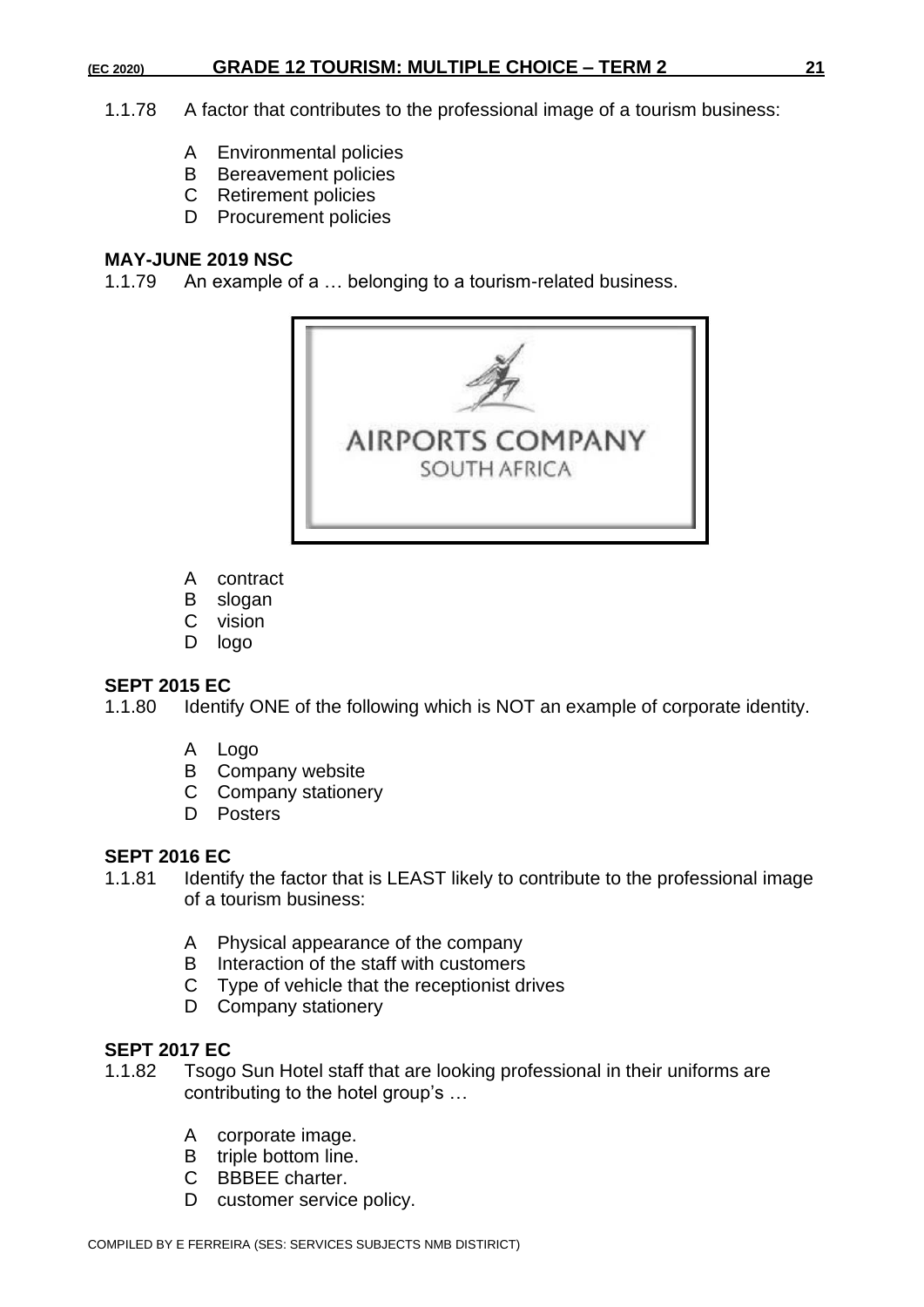# **SEPT 2019 EC**

- 1.1.83 Which of the following is the LEAST likely to reflect the professional image of a company?
	- A Physical appearance of the business
	- B Number of staff members
	- C Customer service policies
	- D Stationery and marketing material

# **CONTENT: CONDITIONS OF EMPLOYMENT**

# **NOV 2014 NSC**

- 1.1.84 In a contract of employment, one of the fringe benefits for a cabin attendant is ...
	- A annual leave.
	- B maternity leave.
	- C discounted travel.
	- D monthly remuneration.

# **NOV 2015 NSC**

- 1.1.85 50% discount on selected accommodation establishments is an example of … in the tourism workplace.
	- A remuneration
	- B fringe benefits
	- C medical benefits
	- D deductions

# **NOV 2016 NSC**

- 1.1.86 A code of conduct guides the behaviour of staff members in a business. The code of conduct is developed by the …
	- A trade unions and staff.
	- B managers and staff.
	- C staff members and the public.
	- D general public and management.

# **NOV 2018 NSC**

- 1.1.87 A payment made to an employee for work done:
	- A Remuneration
	- B Bartering
	- C Trading
	- D Transaction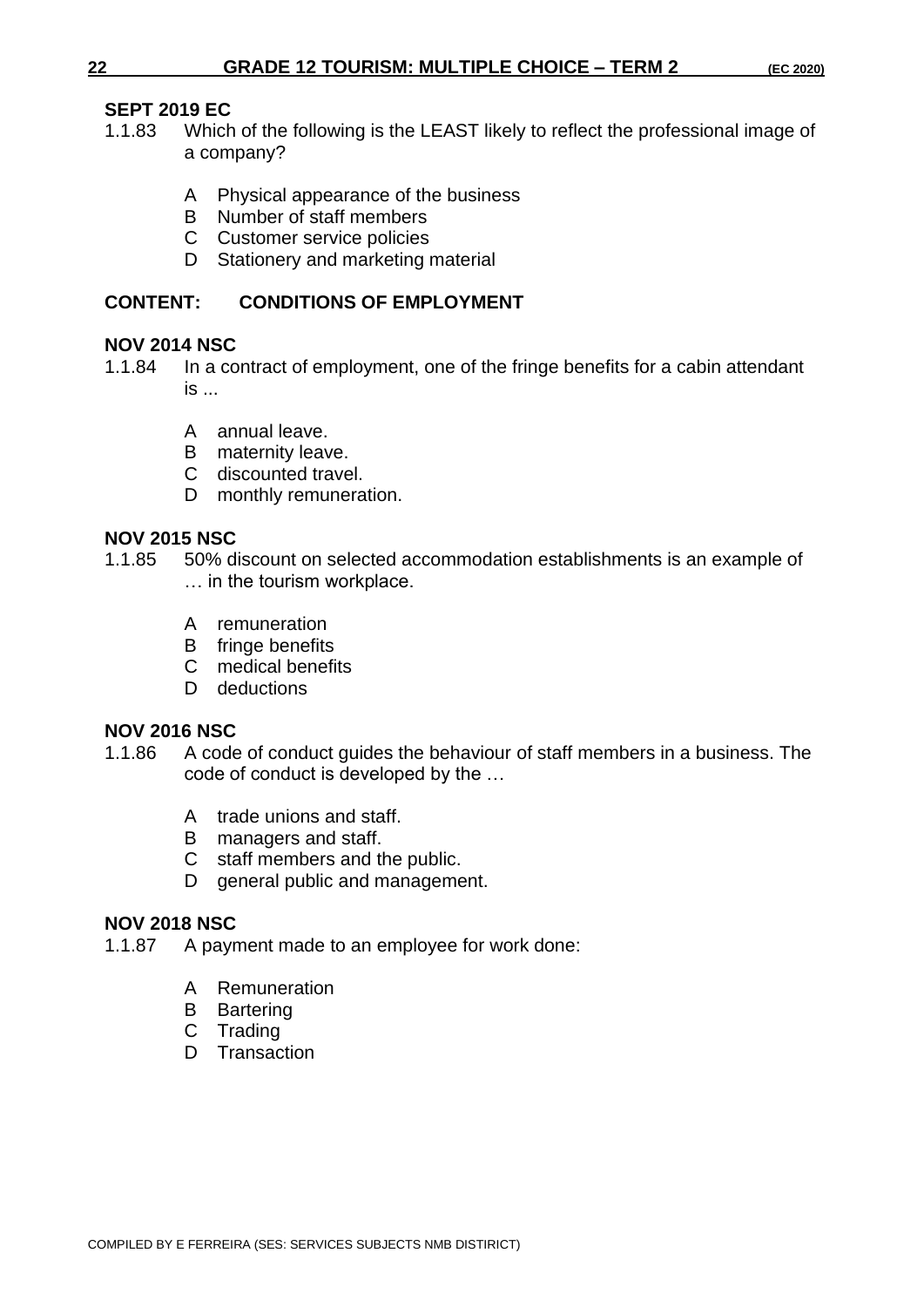- 1.1.88 An example of a fringe benefit for cabin crew at an airline:
	- A Monthly salary
	- B Severance pay
	- C Uniform allowance
	- D Reduced tax

#### **FEB-MARCH 2016 NSC**

- 1.1.89 An employee who is promoted to a new position within the same company, may be required to sign …
	- A a new contract of employment and an application for annual leave.
	- B an application for annual leave and a code of conduct.
	- C a new contract of employment and a code of conduct.
	- D an application for annual leave and a termination of service form.
- 1.1.90 Information on overtime can be found in the … section of the contract of employment.
	- A leave and deductions
	- B travel benefits
	- C uniform allowances
	- D working hours

#### **FEB-MARCH 2018 NSC**

- 1.1.91 The public sector responsible for dealing with employee disputes (disagreements) in the hospitality and tourism industry:
	- A Department of Transport
	- B Department of Health
	- C Department of Home Affairs
	- D Department of Labour

#### **MAY-JUNE 2018 NSC**

1.1.92 Human rights in the tourism industry can be explained as …

- A steps taken during wage negotiations in the workplace.
- B treating all individuals in a respectful and fair manner.
- C a tourism company gaining economic benefits for itself.
- D consumer responsibilities when shopping at the mall.
- 1.1.93 Compulsory information included in an employment contract:
	- A Previous employer
	- B Personal values
	- C Tax refunds
	- D Core duties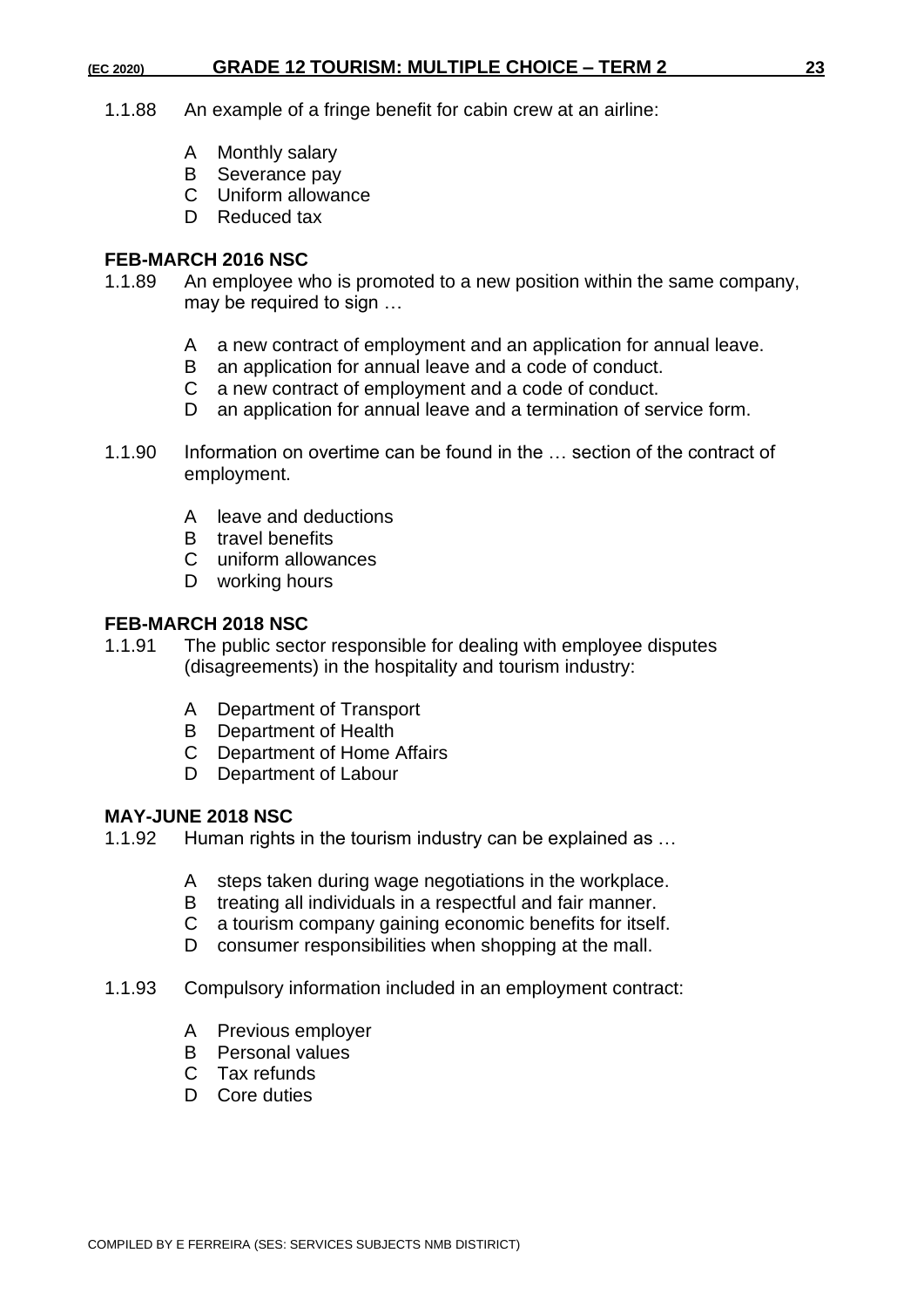### **MAY-JUNE 2019 NSC**

- 1.1.94 A signed agreement between employer and employee containing information on working hours, job description and conditions of service:
	- A Contract of partnership
	- B Contract of ownership
	- C Contract of permanency
	- D Contract of employment

## **SEPT 2014 EC**

- 1.1.95 Which ONE of the following will not be included in the conditions of employment that an employee in the hospitality industry must sign upon starting work?
	- A Remuneration
	- B Travel benefits
	- C Personal hygiene and grooming
	- D Professional accountability

# **CONTENT: THE PURPOSE AND VALUE OF A CODE OF CONDUCT**

### **NOV 2014 NSC**

- 1.1.96 A code of conduct demands this type of integrity:
	- A A good value system
	- B Development of skills
	- C Acquiring qualifications
	- D Finding a new career path

# **NOV 2017 NSC**

1.1.97 The most ethical (right) way for the captain of a cruise liner to deal with the situation below is to …



- A leave the ship first, as the captain of the ship.
- B first ensure the safety of his crew members.
- C ensure that all passengers and crew leave the ship before him.
- D abandon (leave) the ship immediately after issuing a warning.